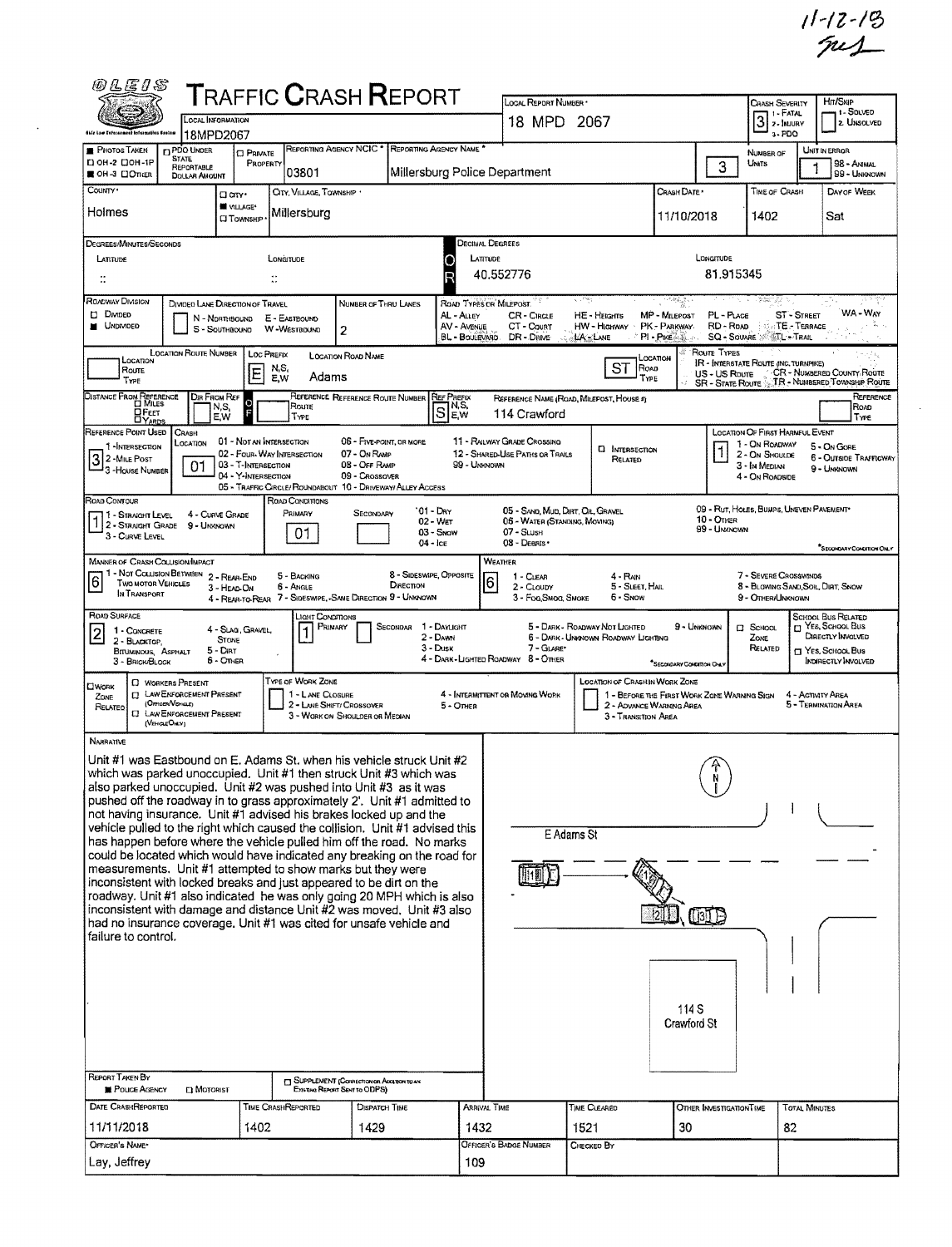| 0 L E I S                                                                                                               | INIT                                                                                                                                                                                                                                                                                                                                                                                  |                                                                          |                                                                                                                |                                                                                                                                 |                                                                                 | <b>LOCAL REPORT NUMBER</b>                                                                      |                                                                                 |                                                                   |  |  |  |  |  |
|-------------------------------------------------------------------------------------------------------------------------|---------------------------------------------------------------------------------------------------------------------------------------------------------------------------------------------------------------------------------------------------------------------------------------------------------------------------------------------------------------------------------------|--------------------------------------------------------------------------|----------------------------------------------------------------------------------------------------------------|---------------------------------------------------------------------------------------------------------------------------------|---------------------------------------------------------------------------------|-------------------------------------------------------------------------------------------------|---------------------------------------------------------------------------------|-------------------------------------------------------------------|--|--|--|--|--|
|                                                                                                                         |                                                                                                                                                                                                                                                                                                                                                                                       | 18 MPD 2067                                                              |                                                                                                                |                                                                                                                                 |                                                                                 |                                                                                                 |                                                                                 |                                                                   |  |  |  |  |  |
| <b>UNT NUMBER</b>                                                                                                       | OWNER NAME: LAST, FIRST, MIDDLE ( C SAME AS DRIVER )                                                                                                                                                                                                                                                                                                                                  |                                                                          |                                                                                                                |                                                                                                                                 | <b>OWNER PHONE NUMBER</b>                                                       |                                                                                                 | DAMAGE SCALE                                                                    | DAMAGE AREA                                                       |  |  |  |  |  |
| 1                                                                                                                       | Rowe, Christopher, A                                                                                                                                                                                                                                                                                                                                                                  |                                                                          | 330-674-4485                                                                                                   |                                                                                                                                 | $\overline{\mathbf{c}}$                                                         | FRONT                                                                                           |                                                                                 |                                                                   |  |  |  |  |  |
| OWNER ADDRESS: CITY, STATE, ZIP                                                                                         | <b>SAME AS DRIVER</b> )                                                                                                                                                                                                                                                                                                                                                               |                                                                          | α                                                                                                              |                                                                                                                                 |                                                                                 |                                                                                                 |                                                                                 |                                                                   |  |  |  |  |  |
|                                                                                                                         | 800 S Washington St Lot 81, Millersburg, OH, 44654                                                                                                                                                                                                                                                                                                                                    | 2 - MINOR                                                                |                                                                                                                |                                                                                                                                 |                                                                                 |                                                                                                 |                                                                                 |                                                                   |  |  |  |  |  |
| LP STATE   LICENSE PLATE NUMBER                                                                                         |                                                                                                                                                                                                                                                                                                                                                                                       | # Occupants                                                              |                                                                                                                |                                                                                                                                 |                                                                                 |                                                                                                 |                                                                                 |                                                                   |  |  |  |  |  |
| OН<br><b>HOT1355</b>                                                                                                    |                                                                                                                                                                                                                                                                                                                                                                                       | 1FMRU1761XLA46680                                                        | <b>VEHICLE COLOR</b>                                                                                           | 1                                                                                                                               | 3 - FUNCTIONAL                                                                  | o<br>о                                                                                          |                                                                                 |                                                                   |  |  |  |  |  |
| <b>VEHICLE YEAR</b><br>1999<br>Ford                                                                                     | <b>VEHICLE MAKE</b>                                                                                                                                                                                                                                                                                                                                                                   |                                                                          | <b>VEHICLE MODEL</b><br>Expedition                                                                             |                                                                                                                                 | <b>BLK</b>                                                                      |                                                                                                 | 4 - DISABUNG                                                                    |                                                                   |  |  |  |  |  |
| $P_{\text{ROOF OF}}$<br><b>NSURANCE</b><br>None<br>SHOWN                                                                | <b>INSURANCE COMPANY</b>                                                                                                                                                                                                                                                                                                                                                              |                                                                          | POLICY NUMBER<br>INONE                                                                                         | Towep By<br>Rigz                                                                                                                |                                                                                 |                                                                                                 | 9 - UNKNOWN                                                                     | □<br>Έ<br>□                                                       |  |  |  |  |  |
| CARRIER NAME, ADDRESS, CITY, STATE, ZIP                                                                                 |                                                                                                                                                                                                                                                                                                                                                                                       |                                                                          | <b>REAR</b><br><b>CARRIER PHONE</b>                                                                            |                                                                                                                                 |                                                                                 |                                                                                                 |                                                                                 |                                                                   |  |  |  |  |  |
| US DOT<br>VEHICLE WEIGHT GVWR/GCWR<br>CARGO BODY TYPE<br>Trafficway Description                                         |                                                                                                                                                                                                                                                                                                                                                                                       |                                                                          |                                                                                                                |                                                                                                                                 |                                                                                 |                                                                                                 |                                                                                 |                                                                   |  |  |  |  |  |
| HM PLACARD ID NO.                                                                                                       | 1 - LESS THAN OR EQUAL TO 10K LBS<br>2 - 10,001 To 26,000 K LBS                                                                                                                                                                                                                                                                                                                       |                                                                          | 01 - No CARGO BODY TYPE/NOT APPLICABL 09 - POLE<br>01<br>02 - Bus/Van (9-15 Seats, Inc Driver) 10 - Cargo Tank |                                                                                                                                 |                                                                                 |                                                                                                 | 1 - T wo-Way, Not DIMDED                                                        | $\frac{1}{2}$ 2 - Two-Way, Not Divided, Continuous Left Turn Lane |  |  |  |  |  |
|                                                                                                                         | 3 - MORE THAN 26,000K LBS.                                                                                                                                                                                                                                                                                                                                                            |                                                                          | 03 - Bus (16+ SEATS, INC DRIVER)<br>04 - VEHICLE TOWING ANGTHER VEHICLE<br>05 - LOGGING                        | 11 - FLAT BED<br>12 - Dump<br>13 - CONCRETE MIXER                                                                               |                                                                                 |                                                                                                 | 4 - Two-Way, DIVIDED, POSITIVE MEDIANBARRIER                                    | 3 - T WO-WAY, DIMDED, UNPROTECTED (PAINTED OR GRASS >4FT.) MEDIA  |  |  |  |  |  |
| <b>HM CLASS</b>                                                                                                         | HAZARDOUS MATERIAL<br>$\Box$ Related                                                                                                                                                                                                                                                                                                                                                  |                                                                          | 06 - INTERMODAL CONTAINER CHASIS<br>07 - CARGO VAN/ENCLOSED BOX                                                | 15 - GARBAGE / REFUSE                                                                                                           | 14 - Auto Transporter                                                           | 5 - ONE-WAY TRAFFICWAY                                                                          |                                                                                 |                                                                   |  |  |  |  |  |
| <b>NUMBER</b>                                                                                                           |                                                                                                                                                                                                                                                                                                                                                                                       |                                                                          | 08 - GRAN, CHIPS, GRAVEL                                                                                       | 99 - OTHER/UNKNOWN                                                                                                              |                                                                                 | <b>El HIT / SKIP UNIT</b>                                                                       |                                                                                 |                                                                   |  |  |  |  |  |
| NON-MOTORIST LOCATION PRIOR TO IMPACT                                                                                   | 01 - INTERSECTION - MARKED CROSSWAL                                                                                                                                                                                                                                                                                                                                                   | <b>TYPE OF USE</b>                                                       | UNIT TYPE                                                                                                      |                                                                                                                                 |                                                                                 |                                                                                                 |                                                                                 |                                                                   |  |  |  |  |  |
|                                                                                                                         | PASSENGER VEHICLES (LESS THAN 9 PASSENGERS MEDIHEAVY TRUCKS OR COMBO UNTS > 10K LBS BUS/VAN/LINO (9 OR MORE INCLUDING DRIVER)<br>1<br>06<br>02 - INTERSECTION - NO CROSSWALK<br>01 - Sub-COMPACT<br>13 - SINGLE UNIT TRUCK OR VAN 2AXLE, 6 TIRES 21 - BUS/VAN (9-15 SEATS, INC DRIVER)<br>03 - INTERSECTION OTHER<br>1 - PERSONAL<br>02 - COMPACT<br>14 - SINGLE UNIT TRUCK: 3+ AXLES |                                                                          |                                                                                                                |                                                                                                                                 |                                                                                 |                                                                                                 |                                                                                 |                                                                   |  |  |  |  |  |
|                                                                                                                         | 04 - MIDBLOCK - MARKED CROSSWALK<br>05 - TRAVEL LANE - OTHER LOCATION                                                                                                                                                                                                                                                                                                                 | 2 - COMMERCIAL                                                           | 99 - UNKNOWN 03 - MID SIZE<br>or Hit/Skip<br>04 - FULL SIZE                                                    |                                                                                                                                 | 15 - SINGLE UNIT TRUCK / TRALER                                                 |                                                                                                 | NON-MOTORIST                                                                    | 22 - Bus (16+ Seats, Ing Draver)<br>23 - ANIMAL WITH RIDER        |  |  |  |  |  |
| 06 - BICYCLE LANE<br>07 - SHOULDER/ROADSIDE                                                                             |                                                                                                                                                                                                                                                                                                                                                                                       | 3 - GOVERNMENT                                                           | 05 - MINIVAN<br>06 - Sport UTILITY VEHICLE                                                                     |                                                                                                                                 | 16 - TRUCK/TRACTOR (BOSTAIL)<br>17 - TRACTOR/SEMI-TRALER<br>18 - TRACTOR/DOUBLE |                                                                                                 |                                                                                 | 24 - ANIMAL WITH BUGGY, WAGON, SURREY<br>25 - BICYCLE/PEDACYCLIST |  |  |  |  |  |
| 08 - SIDEWALK<br>10 - DRIVE WAY ACCESS                                                                                  | 09 - MEDIAN CROSSING ISLAND                                                                                                                                                                                                                                                                                                                                                           | <b>DIN EMERGENCY</b>                                                     | 07 - Pickup<br>08 - VAN                                                                                        |                                                                                                                                 | 19 - Tractor/Triples                                                            | 26 - PEDESTRIAN/SKATER<br>20 - OTHER MED/HEAVY VEHICLE<br>27 - OTHER NON-MOTORIST               |                                                                                 |                                                                   |  |  |  |  |  |
|                                                                                                                         | 11 - SHAREO USE PATH OR TRAIL                                                                                                                                                                                                                                                                                                                                                         | RESPONSE                                                                 | 09 - MOTORCYCLE<br>10 - MOTORIZED BICYCLE                                                                      |                                                                                                                                 |                                                                                 |                                                                                                 |                                                                                 |                                                                   |  |  |  |  |  |
| 12 - NON-TRAFFICWAY AREA<br>HAS HM PLACARD<br>11 - SNOWMOBILE/ATV<br>99 - OTHER/UNKNOWN<br>12 - OTHER PASSENGER VEHICLE |                                                                                                                                                                                                                                                                                                                                                                                       |                                                                          |                                                                                                                |                                                                                                                                 |                                                                                 |                                                                                                 |                                                                                 |                                                                   |  |  |  |  |  |
| SPECIAL FUNCTION 01 - NONE<br>02 - TAXI                                                                                 |                                                                                                                                                                                                                                                                                                                                                                                       | 09 - AMBULANCE<br>$10 -$ Fine                                            | 17 - FARM VEHICLE<br>18 - FARM EQUIPMENT                                                                       | ACTION<br><b>MOST DAMAGED AREA</b><br>01 - None<br>08 - LEFT SIDE<br>99 - UNKNOWN<br>1 - NON CONTACT<br>01<br>02 - CENTER FRONT |                                                                                 |                                                                                                 |                                                                                 |                                                                   |  |  |  |  |  |
| 01.                                                                                                                     | 03 - RENTAL TRUCK (OVER 10K LBS)<br>04 - Bus - School (Public or Private) 12 - MILITARY<br>05 - Bus - Transit                                                                                                                                                                                                                                                                         | 11 - HIGHWAY/MAINTENANCE<br>13 - Pouce                                   | 19 - Мотовноме<br>20 - Gouf CART<br>21 - Tran                                                                  | 03 - Right Front<br>MPACT ARE 04 - RIGHT SIDE                                                                                   |                                                                                 | 09 - LEFT FRONT<br>10 - TOP AND WINDOWS                                                         |                                                                                 | 2 - Non-Collision<br>3 - STRIKING                                 |  |  |  |  |  |
|                                                                                                                         | 06 - Bus - Charter<br>07 - Bus - SHUTTLE                                                                                                                                                                                                                                                                                                                                              | 14 - Pusuc Unury<br>15 - OTHER GOVERNMENT                                | 22 - OTHER (EXPLAIN IN NARRATIVE)<br>02                                                                        | 05 - RIGHT REAR                                                                                                                 | 06 - REAR CENTER                                                                | 11 - UNDERCARRIAGE<br>12 - LOAD/TRALER                                                          |                                                                                 | 4 - STRUCK<br>5 - STRIKING/STRUCK                                 |  |  |  |  |  |
|                                                                                                                         | 08 - Bus - OTHER                                                                                                                                                                                                                                                                                                                                                                      | 16 - CONSTRUCTION EOIP.                                                  |                                                                                                                | 07 - LEFT REAR                                                                                                                  |                                                                                 | 13 - TOTAL (ALL AREAS)<br><b>14 - OTHER</b>                                                     |                                                                                 | 9 - UNKNOWN                                                       |  |  |  |  |  |
| PRE- CRASH ACTIONS                                                                                                      | <b>MOTORIST</b>                                                                                                                                                                                                                                                                                                                                                                       |                                                                          |                                                                                                                | NON-MOTORIST                                                                                                                    |                                                                                 |                                                                                                 |                                                                                 |                                                                   |  |  |  |  |  |
| 01                                                                                                                      | 01 - STRAIGHT AHEAD<br>02 - Backing                                                                                                                                                                                                                                                                                                                                                   | 07 - MAKING U-TURN<br>08 - ENTERING TRAFFIC LANE                         | 13 - NEGOTIATING A CURVE<br>14 - OTHER MOTORIST ACTIO                                                          |                                                                                                                                 |                                                                                 | 15 - ENTERING OR CROSSING SPECIFIED LOCATIO<br>16 - WALKING, RUNNING, JOGGING, PLAYING, CYCLING |                                                                                 | 21 - OTHER NON-MOTORIST ACTION                                    |  |  |  |  |  |
| 99 - Unknown                                                                                                            | 03 - Changing Lanes<br>04 - OVERTAKING/PASSING                                                                                                                                                                                                                                                                                                                                        | 09 - LEAVING TRAFFIC LANE<br>10 - PARKED                                 |                                                                                                                |                                                                                                                                 | 17 - WORKING<br>18 - Pushing Vehicle                                            |                                                                                                 |                                                                                 |                                                                   |  |  |  |  |  |
|                                                                                                                         | 05 - MAKING RIGHT TURN<br>06 - MAKING LEFT TURN                                                                                                                                                                                                                                                                                                                                       | 11 - SLOWING OR STOPPED IN TRAFFIC<br>12 - DRIVERLESS                    |                                                                                                                |                                                                                                                                 | 20 - Standing                                                                   | 19 - APPROACHING OR LEAVING VEHICLE                                                             |                                                                                 |                                                                   |  |  |  |  |  |
| CONTRIBUTING CIRCUMSTANCE                                                                                               |                                                                                                                                                                                                                                                                                                                                                                                       |                                                                          |                                                                                                                |                                                                                                                                 |                                                                                 |                                                                                                 | <b>VEHICLE DEFECTS</b>                                                          |                                                                   |  |  |  |  |  |
| Primary<br>17                                                                                                           | MOTORIST<br>01 - None                                                                                                                                                                                                                                                                                                                                                                 |                                                                          | 11 - IMPROPER BACKING                                                                                          | NON-MOTORIST<br><b>22 - NONE</b>                                                                                                |                                                                                 |                                                                                                 | 04                                                                              | 01 - TURN SIGNALS<br>02 - HEAD LAMPS                              |  |  |  |  |  |
|                                                                                                                         | 02 - FALURE TO YIELD<br>03 - RAN RED LIGHT<br>04 - RAN STOP SIGN                                                                                                                                                                                                                                                                                                                      |                                                                          | 12 - IMPROPER START FROM PARKED POSITION<br>13 - Stopped or Parked LLEGALLY                                    | 23 - IMPROPER CROSSING<br>24 - DARTING                                                                                          |                                                                                 |                                                                                                 |                                                                                 | 03 - TAL LAMPS<br>04 - BRAKES                                     |  |  |  |  |  |
| SECONDARY                                                                                                               | 05 - Exceeded Speed Limit<br>06 - UNSAFE SPEED                                                                                                                                                                                                                                                                                                                                        |                                                                          | 14 - OPERATING VEHICLE IN NEGLIGENT MANNER<br>15 - Swering to Avoid (Due to External Conditions)               |                                                                                                                                 | 25 - LYING AND/OR ILLEGALLY IN ROADWAY<br>26 - FALURE TO YIELD RIGHT OF WAY     |                                                                                                 |                                                                                 | 05 - STEERING<br>06 - TIRE BLOWOUT                                |  |  |  |  |  |
|                                                                                                                         | 07 - IMPROPER TURN<br>08 - LEFT OF CENTER                                                                                                                                                                                                                                                                                                                                             |                                                                          | 16 - WRONG SIDE/WRONG WAY<br>17 - FALURE TO CONTROL<br>18 - Vision Osstruction                                 | 28 - INATTENTIVE                                                                                                                | 27 - Not Visible (Dark Clothing)<br>29 - FAILURE TO OBEY TRAFFIC SIGNS          |                                                                                                 |                                                                                 | 07 - WORN OR SLICK TIRES<br>08 - TRAILER EQUIPMENT DEFECTIVE      |  |  |  |  |  |
| 99 - Unknown                                                                                                            | 09 - FOLLOWED TOO CLOSELY/ACDA<br>10 - IMPROPER LANE CHANGE                                                                                                                                                                                                                                                                                                                           |                                                                          | 19 - OPERATING DEFECTIVE EQUIPMENT<br>20 - LOAD SHIFTING/FALLING/SPILLING                                      | /SIGNALS/OFFICER<br>30 - Wrong Side of the Road                                                                                 |                                                                                 |                                                                                                 | 09 - MOTOR TROUBLE<br>10 - DISABLED FROM PRIOR ACCIDENT<br>11 - OTHER DEFECTS   |                                                                   |  |  |  |  |  |
|                                                                                                                         | /Passing/Off ROAD                                                                                                                                                                                                                                                                                                                                                                     |                                                                          | 21 - OTHER IMPROPER ACTION                                                                                     |                                                                                                                                 | 31 - OTHER NON-MOTORIST ACTION                                                  |                                                                                                 |                                                                                 |                                                                   |  |  |  |  |  |
| <b>SEQUENCE OF EVENTS</b><br>21<br>21                                                                                   | 3                                                                                                                                                                                                                                                                                                                                                                                     | 5<br>6                                                                   | <b>NON-COLLISION EVENTS</b><br>01 - OVERTURN/ROLLOVER                                                          |                                                                                                                                 | 06 - EQUIPMENT FAILURE<br>(BLOWN TIRE, BRAKE FAILURE, ETC)                      |                                                                                                 | 10 - Cross Median                                                               |                                                                   |  |  |  |  |  |
| FIRST<br>HARMFUL <sup>1</sup>                                                                                           | Most<br>$\mathbf{1}$<br><b>HARMFUL</b>                                                                                                                                                                                                                                                                                                                                                | 99 - UNKNOWN                                                             | 02 - FIRE/EXPLOSION<br>03 - IMMERSION<br>04 - JACKKNIFE                                                        |                                                                                                                                 | 07 - SEPARATION OF UNITS<br>08 - RAN OFF ROAD RIGHT                             |                                                                                                 | 11 - Cross CENTER LINE<br>OPPOSITE DIRECTION OF TRAVEL<br>12 - DOWNHILL RUNAWAY |                                                                   |  |  |  |  |  |
| EVENT                                                                                                                   | EVENT                                                                                                                                                                                                                                                                                                                                                                                 |                                                                          | 05 - CARGO/EOUIPMENT LOSS OR SHIFT 09 - RAN OFF ROAD LEFT                                                      |                                                                                                                                 |                                                                                 |                                                                                                 | 13 - OTHER NON-COLLISION                                                        |                                                                   |  |  |  |  |  |
|                                                                                                                         | COLLISION WITH PERSON, VEHICLE OR OBJECT NOT FIXED                                                                                                                                                                                                                                                                                                                                    |                                                                          | COLLISION MITH FIXED, OBJECT<br>25 - IMPACT ATTENUATOR/CRASH CUSHION33 - MEDIAN CABLE BARRIER                  |                                                                                                                                 |                                                                                 |                                                                                                 | 41 - OTHER POST, POLE                                                           | $48 - THEE$                                                       |  |  |  |  |  |
| 14 - PEOESTRIAN<br>15 - PEDALCYCLE                                                                                      |                                                                                                                                                                                                                                                                                                                                                                                       | 21 - PARKED MOTOR VEHICLE<br>22 - WORK ZONE MAINTENANCE EQUIPMENT        | 26 - BRIDGE OVERHEAD STRUCTURE<br>27 - BRIDGE PIER OR ABUTMENT                                                 |                                                                                                                                 | 34 - MEDIAN GUARDRAIL BARRIER<br>35 - MEDIAN CONCRETE BARRIER                   | 42 - CULVERT                                                                                    | OR SUPPORT                                                                      | 49 FIRE HYDRANT<br>50 - WORK ZONE MAINTENANCE                     |  |  |  |  |  |
| 16 - RAILWAY VEHICLE (TRAIN, ENGINE)<br>17 - Animal - Farm<br>18 - Animal - Deer                                        |                                                                                                                                                                                                                                                                                                                                                                                       | 23 - STRUCK BY FALLING, SHIFTING CARGO<br>OR ANYTHING SET IN MOTION BY A | 28 - BRIDGE PARAPET<br>29 - Bridge Rall                                                                        |                                                                                                                                 | 36 - MEDIAN OTHER BARRIER<br>37 - Traffic Sign Post                             | 43 - Curs<br>44 - Олгон                                                                         |                                                                                 | <b>EQUIPMENT</b><br>51 - Wall Building, Tunnel                    |  |  |  |  |  |
| 19 - Animal -Other<br>20 - MOTOR VEHICLE IN TRANSPORT                                                                   | <b>MOTOR VEHICLE</b>                                                                                                                                                                                                                                                                                                                                                                  | 24 - OTHER MOVABLE OBJECT                                                | 30 - GUARDRAIL FACE<br>31 - GUARDRAILEND<br>32 - PORTABLE BARRIER                                              | 40 - UTILITY POLE                                                                                                               | 38 - Overhead Sign Post<br>39 - LIGHT/LUMINARIES SUPPORT                        | 46 - FENCE<br>47 MALBOX                                                                         | 45 - EMBANKMENT                                                                 | 52 - OTHER FIXED OBJECT                                           |  |  |  |  |  |
| UNIT SPEED                                                                                                              | POSTED SPEED<br>TRAFFIC CONTROL                                                                                                                                                                                                                                                                                                                                                       |                                                                          |                                                                                                                |                                                                                                                                 |                                                                                 | UNIT DIRECTION                                                                                  |                                                                                 |                                                                   |  |  |  |  |  |
| 20                                                                                                                      | 12<br>25                                                                                                                                                                                                                                                                                                                                                                              | 01 - No Controls<br>02 - S TOP SIGN                                      | 07 - RALROAD CROSSBUCKS<br>08 - R ALROAD FLASHERS                                                              | 13 - Crosswalk LINES<br>14 - WALK/DON'T WALK                                                                                    | FROM                                                                            | То<br>3                                                                                         | 1 - North<br>2 - South                                                          | 5 - NORTHEAST<br>9 - Unknown<br><b>6 - NORTHWEST</b>              |  |  |  |  |  |
| <b>STATED</b>                                                                                                           |                                                                                                                                                                                                                                                                                                                                                                                       | 03 - YIELD SIGN<br>04 - TRAFFIC SIGNAL                                   | 15 - O THER<br>09 - R ALROAD GATES<br>10 - Costruction Barricade                                               | 16 - Not Reported                                                                                                               |                                                                                 |                                                                                                 | $3 - East$<br>4 - West                                                          | 7 - Southeast<br>8 - Southwest                                    |  |  |  |  |  |
| $\square$ Estimated                                                                                                     |                                                                                                                                                                                                                                                                                                                                                                                       | 05 - TRAFFIC FLASHERS<br>06 - SCHOOL ZONE                                | 11 - PERSON (FLAGGER, OFFICER<br><b>12 - PAVEMENT MARKINGS</b>                                                 |                                                                                                                                 |                                                                                 |                                                                                                 |                                                                                 |                                                                   |  |  |  |  |  |
|                                                                                                                         |                                                                                                                                                                                                                                                                                                                                                                                       |                                                                          |                                                                                                                |                                                                                                                                 |                                                                                 |                                                                                                 |                                                                                 |                                                                   |  |  |  |  |  |

 $\mathcal{A}^{\mathcal{A}}$  and

 $\sim 10^{-1}$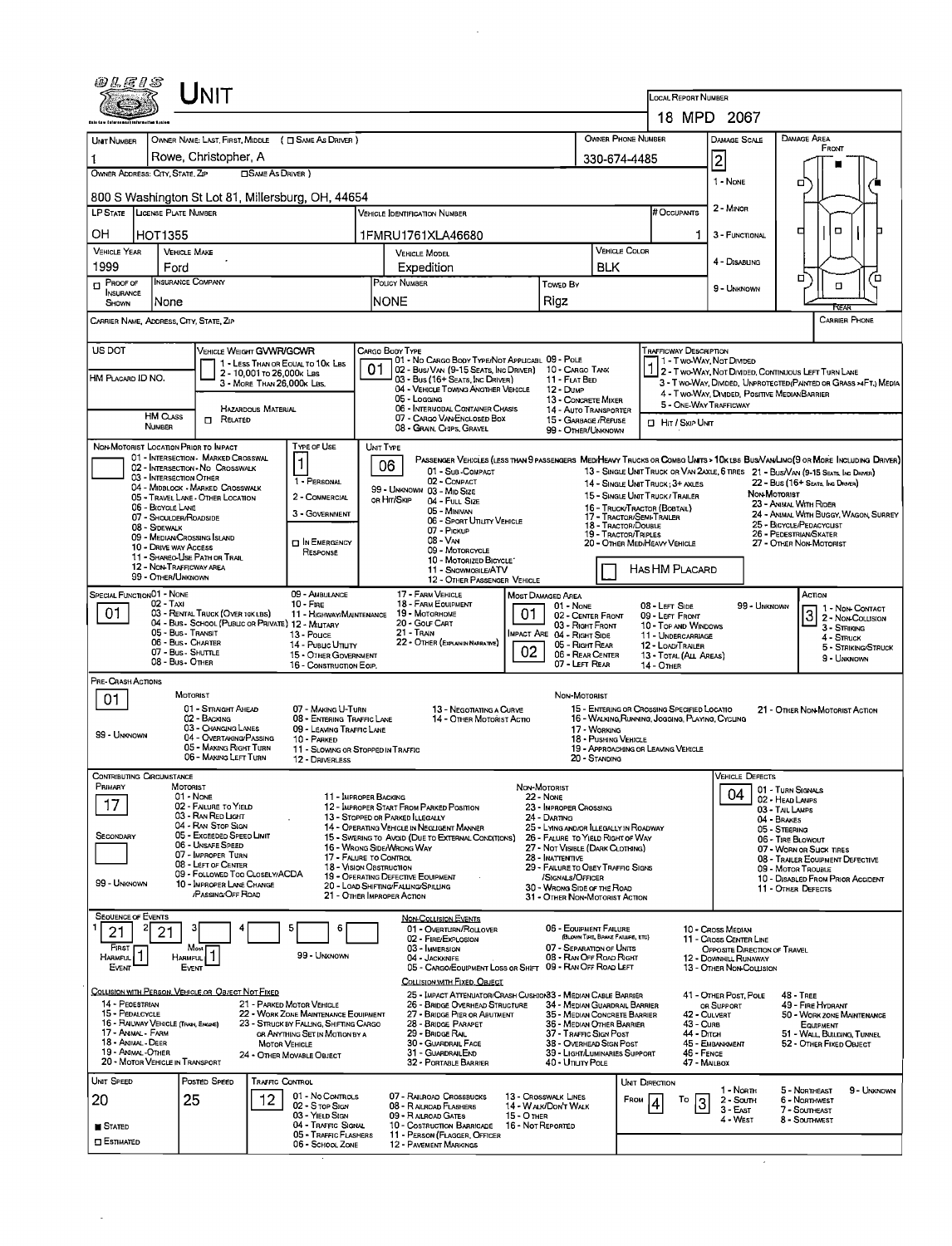| <i>®LE13</i><br><b>NIT</b>                                                                                                                                                                                                               |                                             |                                                                         |                                                         |                                                                                |                           |                                                                                                                              |                                                                                                                                   |                                                                     |                                                                                   |                                                  |                                                                      | LOCAL REPORT NUMBER                                         |                                                                                                                                                                                                                   |  |  |  |  |  |
|------------------------------------------------------------------------------------------------------------------------------------------------------------------------------------------------------------------------------------------|---------------------------------------------|-------------------------------------------------------------------------|---------------------------------------------------------|--------------------------------------------------------------------------------|---------------------------|------------------------------------------------------------------------------------------------------------------------------|-----------------------------------------------------------------------------------------------------------------------------------|---------------------------------------------------------------------|-----------------------------------------------------------------------------------|--------------------------------------------------|----------------------------------------------------------------------|-------------------------------------------------------------|-------------------------------------------------------------------------------------------------------------------------------------------------------------------------------------------------------------------|--|--|--|--|--|
|                                                                                                                                                                                                                                          |                                             |                                                                         |                                                         |                                                                                | 18 MPD 2067               |                                                                                                                              |                                                                                                                                   |                                                                     |                                                                                   |                                                  |                                                                      |                                                             |                                                                                                                                                                                                                   |  |  |  |  |  |
| <b>UNT NUMBER</b>                                                                                                                                                                                                                        |                                             |                                                                         |                                                         | OWNER NAME: LAST, FIRST, MIDDLE ( C SAME AS DRIVER )                           | <b>OWNER PHONE NUMBER</b> |                                                                                                                              | DAMAGE AREA<br>FRONT                                                                                                              |                                                                     |                                                                                   |                                                  |                                                                      |                                                             |                                                                                                                                                                                                                   |  |  |  |  |  |
| 2<br>OWNER ADDRESS: CITY, STATE, ZIP                                                                                                                                                                                                     |                                             | Donnlley, Jesse, J                                                      | <b>CISAME AS DRIVER</b> )                               |                                                                                |                           | 330-600-1906                                                                                                                 |                                                                                                                                   | 3                                                                   |                                                                                   |                                                  |                                                                      |                                                             |                                                                                                                                                                                                                   |  |  |  |  |  |
|                                                                                                                                                                                                                                          |                                             | 114 S Crawford St B, Millersburg, OH, 44654                             |                                                         |                                                                                |                           | 1 - None                                                                                                                     | 'n                                                                                                                                |                                                                     |                                                                                   |                                                  |                                                                      |                                                             |                                                                                                                                                                                                                   |  |  |  |  |  |
| LP STATE LICENSE PLATE NUMBER                                                                                                                                                                                                            |                                             |                                                                         |                                                         |                                                                                | # Occupants               | 2 - Minor                                                                                                                    |                                                                                                                                   |                                                                     |                                                                                   |                                                  |                                                                      |                                                             |                                                                                                                                                                                                                   |  |  |  |  |  |
| OН<br>GZR3853                                                                                                                                                                                                                            |                                             | 1GTEK19R4VE551016                                                       |                                                         |                                                                                |                           | 0                                                                                                                            | 3 - FUNCTIONAL                                                                                                                    | о                                                                   |                                                                                   |                                                  |                                                                      |                                                             |                                                                                                                                                                                                                   |  |  |  |  |  |
| <b>VEHICLE YEAR</b>                                                                                                                                                                                                                      |                                             | <b>VEHICLE MAKE</b>                                                     |                                                         |                                                                                |                           | <b>VEHICLE MODEL</b>                                                                                                         |                                                                                                                                   |                                                                     | VEHICLE COLOR                                                                     |                                                  |                                                                      | 4 - Disabung                                                |                                                                                                                                                                                                                   |  |  |  |  |  |
| 1997<br>PROOF OF                                                                                                                                                                                                                         | GMC                                         | <b>INSURANCE COMPANY</b>                                                |                                                         |                                                                                |                           | Sierra C3500-HD - 3HD<br>POLICY NUMBER                                                                                       |                                                                                                                                   | Towed By                                                            | DGR                                                                               |                                                  |                                                                      |                                                             | α<br>้ต<br>ο                                                                                                                                                                                                      |  |  |  |  |  |
| <b>INSURANCE</b><br><b>SHOWN</b>                                                                                                                                                                                                         |                                             | Viking Insurance                                                        |                                                         |                                                                                |                           | BOND 354637752                                                                                                               |                                                                                                                                   |                                                                     |                                                                                   |                                                  |                                                                      | 9 - UNKNOWN                                                 | <b>REAR</b>                                                                                                                                                                                                       |  |  |  |  |  |
| CARRIER NAME, ADDRESS, CITY, STATE, ZIP                                                                                                                                                                                                  |                                             |                                                                         |                                                         |                                                                                |                           |                                                                                                                              |                                                                                                                                   |                                                                     |                                                                                   |                                                  |                                                                      |                                                             | CARRIER PHONE                                                                                                                                                                                                     |  |  |  |  |  |
| US DOT                                                                                                                                                                                                                                   |                                             | VEHICLE WEIGHT GVWR/GCWR                                                |                                                         |                                                                                |                           | CARGO BODY TYPE<br>01 - No CARGO BODY TYPE/NOT APPLICABL 09 - POLE                                                           |                                                                                                                                   |                                                                     |                                                                                   |                                                  | <b>TRAFFICWAY DESCRIPTION</b>                                        | 1 - Two-Way, Not Divided                                    |                                                                                                                                                                                                                   |  |  |  |  |  |
| HM PLACARD ID NO.                                                                                                                                                                                                                        |                                             |                                                                         | 2 - 10,001 To 26,000K Las<br>3 - MORE THAN 26,000K LBS. | 1 - LESS THAN OR EQUAL TO 10K LBS                                              | 01                        | 02 - Bus/VAN (9-15 SEATS, INC DRIVER) 10 - CARGO TANK<br>03 - Bus (16+ Seats, Inc Driver)                                    |                                                                                                                                   | 11 - FLAT BED                                                       |                                                                                   |                                                  |                                                                      |                                                             | 1 2 - T WO-WAY, NOT DIVIDED, CONTINUOUS LEFT TURN LANE<br>3 - T WO-WAY, DIVIDED, UNPROTECTED (PAINTED OR GRASS >4FT.) MEDIA                                                                                       |  |  |  |  |  |
|                                                                                                                                                                                                                                          |                                             |                                                                         |                                                         |                                                                                |                           | 04 - VEHICLE TOWING ANOTHER VEHICLE<br>05 - Logging                                                                          |                                                                                                                                   | 12 - Dump<br>13 - CONCRETE MIXER                                    |                                                                                   |                                                  | 5 - ONE-WAY TRAFFICWAY                                               | 4 - T WO-WAY, DIMDED, POSITIVE MEDIAN BARRIER               |                                                                                                                                                                                                                   |  |  |  |  |  |
|                                                                                                                                                                                                                                          | HM CLASS<br>NUMBER                          | <b>D</b> RELATED                                                        | <b>HAZARDOUS MATERIAL</b>                               |                                                                                |                           | 06 - INTERMODAL CONTAINER CHASIS<br>07 - CARGO VAN ENGLOSED BOX<br>08 - GRAIN, CHIPS, GRAVEL                                 |                                                                                                                                   | 14 - AUTO TRANSPORTER<br>15 - GARBAGE /REFUSE<br>99 - OTHER/UNKNOWN |                                                                                   |                                                  | <b>D</b> HIT / SKIP UNIT                                             |                                                             |                                                                                                                                                                                                                   |  |  |  |  |  |
|                                                                                                                                                                                                                                          |                                             | NON-MOTORIST LOCATION PRIOR TO IMPACT                                   |                                                         | <b>TYPE OF USE</b>                                                             |                           | UNIT TYPE                                                                                                                    |                                                                                                                                   |                                                                     |                                                                                   |                                                  |                                                                      |                                                             |                                                                                                                                                                                                                   |  |  |  |  |  |
|                                                                                                                                                                                                                                          | 03 - INTERSECTION OTHER                     | 01 - INTERSECTION - MARKEO CROSSWAL<br>02 - INTERSECTION - NO CROSSWALK |                                                         | 1                                                                              |                           | 07<br>01 - Sub-COMPACT                                                                                                       |                                                                                                                                   |                                                                     |                                                                                   |                                                  |                                                                      |                                                             | PASSENGER VEHICLES (LESS THAN 9 PASSENGERS MEDIHEAVY TRUCKS OR COMBO UNTS > 10K LBS BUS/VAN/LIMO(9 OR MORE INCLUDING DRIVER)<br>13 - SINGLE UNIT TRUCK OR VAN 2AXLE, 6 TIRES 21 - BUS/VAN (9-15 SEATS, INC DAMER) |  |  |  |  |  |
|                                                                                                                                                                                                                                          |                                             | 04 - MIDBLOCK - MARKEO CROSSWALK<br>05 - TRAVEL LANE - OTHER LOCATION   |                                                         | 1 - PERSONAL<br>2 - COMMERCIAL                                                 |                           | 02 - COMPACT<br>99 - UNKNOWN 03 - MID SIZE<br>OR HIT/SKIP<br>04 - Full Size                                                  |                                                                                                                                   |                                                                     |                                                                                   |                                                  | 14 - SINGLE UNIT TRUCK: 3+ AXLES<br>15 - SINGLE UNIT TRUCK / TRAILER |                                                             | 22 - Bus (16+ Seats, Ing Driver)<br>NON MOTORIST                                                                                                                                                                  |  |  |  |  |  |
|                                                                                                                                                                                                                                          | 06 - BICYCLE LANE<br>07 - SHOULDER/ROADSIDE |                                                                         |                                                         | 3 - GOVERNMENT                                                                 |                           | 05 - Minivan<br>06 - SPORT UTILITY VEHICLE                                                                                   |                                                                                                                                   |                                                                     | 17 - TRACTOR/SEMI-TRAILER                                                         |                                                  | 16 - TRUCK/TRACTOR (BOBTAIL)                                         |                                                             | 23 - Anamal With Rider<br>24 - ANIMAL WITH BUGGY, WAGON, SURREY<br>25 - BICYCLE/PEDACYCLIST                                                                                                                       |  |  |  |  |  |
|                                                                                                                                                                                                                                          | 08 - Sidewalk                               | 09 - MEDIAN CROSSING ISLAND                                             |                                                         | <b>DIN EMERGENCY</b>                                                           |                           | 07 - Pickup<br>08 - VAN                                                                                                      |                                                                                                                                   | 18 - TRACTOR/DOUBLE<br><b>19 - TRACTOR/TRIPLES</b>                  | 26 - PEDESTRIAN/SKATER<br>20 - OTHER MEDIHEAVY VEHICLE<br>27 - OTHER NON-MOTORIST |                                                  |                                                                      |                                                             |                                                                                                                                                                                                                   |  |  |  |  |  |
|                                                                                                                                                                                                                                          | <b>10 - DRIVE WAY ACCESS</b>                | 11 - SHARED-USE PATH OR TRAIL<br>12 - NON-TRAFFICWAY AREA               |                                                         | RESPONSE                                                                       |                           | 09 - MOTORCYCLE<br>10 - MOTORIZEO BICYCLE                                                                                    |                                                                                                                                   |                                                                     |                                                                                   |                                                  | HAS HM PLACARD                                                       |                                                             |                                                                                                                                                                                                                   |  |  |  |  |  |
|                                                                                                                                                                                                                                          | 99 - OTHER/UNKNOWN                          |                                                                         |                                                         |                                                                                |                           | 11 - SNOWMOBILE/ATV                                                                                                          | 12 - OTHER PASSENGER VEHICLE                                                                                                      |                                                                     |                                                                                   |                                                  |                                                                      |                                                             |                                                                                                                                                                                                                   |  |  |  |  |  |
| SPECIAL FUNCTION 01 - NONE<br>09 - AMBULANCE<br>02 - Taxi<br>$10 -$ Fire<br>01<br>03 - RENTAL TRUCK (OVER 10KLBS)<br>11 - HIGHWAY/MAINTENANCE<br>04 - Bus - School (Public or Private) 12 - MILITARY<br>05 - Bus - Transit<br>13 - Pouce |                                             |                                                                         |                                                         |                                                                                |                           | 17 - FARM VEHICLE<br>18 - FARM EQUIPMENT<br>19 - Мотокноме                                                                   | 08                                                                                                                                | MOST DAMAGEO AREA<br>$01 - None$<br>02 - CENTER FRONT               |                                                                                   |                                                  | 08 - LEFT SIDE<br>09 - LEFT FRONT                                    | 99 - UNKNOWN                                                | Астюм<br>$\boxed{5}$ $\frac{1 - \text{Non-Conrac}}{2 - \text{Non-Conrac}}$                                                                                                                                        |  |  |  |  |  |
|                                                                                                                                                                                                                                          |                                             |                                                                         |                                                         |                                                                                |                           | 20 - Golf Cart<br>21 - Tran                                                                                                  | 03 - RIGHT FRONT<br>IMPACT ARE 04 - RIGHT SIDE                                                                                    |                                                                     |                                                                                   | 10 - Top and Windows<br>11 - UNDERCARRIAGE       | 3 - STRIKING<br>4 - STRUCK                                           |                                                             |                                                                                                                                                                                                                   |  |  |  |  |  |
|                                                                                                                                                                                                                                          | 08 - Bus - OTHER                            | 06 - Bus Charter<br>07 - Bus - SHUTTLE                                  |                                                         | 14 - Pusuc Unury<br>15 - OTHER GOVERNMENT                                      |                           | 22 - OTHER (EXPLAN IN NARRATIVE)                                                                                             | 08                                                                                                                                | 05 - Right Rear<br>06 - REAR CENTER                                 |                                                                                   |                                                  | 12 - LOAD/TRAILER<br>13 - TOTAL (ALL AREAS)                          |                                                             | 5 - STRIKING/STRUCK<br>9 - UNKNOWN                                                                                                                                                                                |  |  |  |  |  |
| PRE-CRASH ACTIONS                                                                                                                                                                                                                        |                                             |                                                                         |                                                         | 16 - CONSTRUCTION EQIP.                                                        |                           |                                                                                                                              |                                                                                                                                   | 07 - LEFT REAR                                                      |                                                                                   |                                                  | <b>14 - OTHER</b>                                                    |                                                             |                                                                                                                                                                                                                   |  |  |  |  |  |
| 10                                                                                                                                                                                                                                       |                                             | MOTORIST<br>01 - STRAIGHT AHEAD                                         |                                                         | 07 - MAKING U-TURN                                                             |                           | 13 - NEGOTIATING A CURVE                                                                                                     |                                                                                                                                   | NON-MOTORIST                                                        |                                                                                   |                                                  | 15 - ENTERING OR CROSSING SPECIFIED LOCATIO                          |                                                             | 21 - OTHER NON-MOTORIST ACTION                                                                                                                                                                                    |  |  |  |  |  |
|                                                                                                                                                                                                                                          |                                             | 02 - Backing<br>03 - CHANGING LANES                                     |                                                         | 08 - ENTERING TRAFFIC LANE<br>09 - LEAVING TRAFFIC LANE                        |                           | 14 - Отнея Мотокіѕт Астю                                                                                                     |                                                                                                                                   | 17 - WORKING                                                        |                                                                                   | 16 - WALKING, RUNNING, JOGGING, PLAYING, CYCLING |                                                                      |                                                             |                                                                                                                                                                                                                   |  |  |  |  |  |
| 99 - UNKNOWN                                                                                                                                                                                                                             |                                             | 04 - Overtaking/Passing<br>05 - MAKING RIGHT TURN                       |                                                         | 10 - PARKED<br>11 - Slowing or Stopped in Traffic                              |                           |                                                                                                                              |                                                                                                                                   | 18 - PUSHING VEHICLE                                                |                                                                                   | 19 - APPROACHING OR LEAVING VEHICLE              |                                                                      |                                                             |                                                                                                                                                                                                                   |  |  |  |  |  |
| CONTRIBUTING CIRCUMSTANCE                                                                                                                                                                                                                |                                             | 06 - MAKING LEFT TURN                                                   |                                                         | 12 - DRIVERLESS                                                                |                           |                                                                                                                              |                                                                                                                                   |                                                                     | 20 - STANDING                                                                     |                                                  |                                                                      | <b>VEHICLE DEFECTS</b>                                      |                                                                                                                                                                                                                   |  |  |  |  |  |
| PRIMARY                                                                                                                                                                                                                                  |                                             | MOTORIST<br>$01 - None$                                                 |                                                         | 11 - IMPROPER BACKING                                                          |                           |                                                                                                                              |                                                                                                                                   | Non-Motorist<br>01 - TURN SIGNALS<br>22 - None<br>02 - HEAD LAMPS   |                                                                                   |                                                  |                                                                      |                                                             |                                                                                                                                                                                                                   |  |  |  |  |  |
| 01                                                                                                                                                                                                                                       |                                             | 02 - FALURE TO YIELD<br>03 - RAN RED LIGHT                              |                                                         |                                                                                |                           | 12 - IMPROPER START FROM PARKED POSITION<br>13 - STOPPED OR PARKED LLEGALLY                                                  | 23 - IMPROPER CROSSING<br>24 - DARTING                                                                                            |                                                                     |                                                                                   | 03 - TAIL LAMPS<br>04 - BRAKES                   |                                                                      |                                                             |                                                                                                                                                                                                                   |  |  |  |  |  |
| SECONDARY                                                                                                                                                                                                                                |                                             | 04 - RAN STOP SIGN<br>05 - Exceeded Speed LIMIT<br>06 - UNSAFE SPEEO    |                                                         |                                                                                |                           | 14 - OPERATING VEHICLE IN NEGLIGENT MANNER                                                                                   | 25 - LYING AND/OR ILLEGALLY IN ROADWAY<br>15 - SWERING TO AVOID (DUE TO EXTERNAL CONDITIONS)<br>26 - FALURE TO YIELD RIGHT OF WAY |                                                                     |                                                                                   |                                                  |                                                                      |                                                             | 05 - STEERING<br>06 - TIRE BLOWOUT                                                                                                                                                                                |  |  |  |  |  |
|                                                                                                                                                                                                                                          |                                             | 07 - IMPROPER TURN<br>08 - LEFT OF CENTER                               |                                                         |                                                                                |                           | 16 - WRONG SIDE/WRONG WAY<br>17 - FALURE TO CONTROL<br>18 - VISION OBSTRUCTION                                               | 27 - NOT VISIBLE (DARK CLOTHING)<br>28 - Inattentive<br>29 - FAILURE TO OBEY TRAFFIC SIGNS                                        |                                                                     |                                                                                   |                                                  |                                                                      | 07 - WORN OR SUCK TIRES<br>08 - TRAILER EQUIPMENT DEFECTIVE |                                                                                                                                                                                                                   |  |  |  |  |  |
| 99 - UNKNOWN                                                                                                                                                                                                                             |                                             | 09 - FOLLOWED TOO CLOSELY/ACDA<br>10 - IMPROPER LANE CHANGE             |                                                         |                                                                                |                           | 19 - OPERATING DEFECTIVE EQUIPMENT<br>/SIGNALS/OFFICER<br>20 - LOAD SHIFTING/FALLING/SPILLING<br>30 - WRONG SIDE OF THE ROAD |                                                                                                                                   |                                                                     |                                                                                   |                                                  |                                                                      |                                                             | 09 - MOTOR TROUBLE<br>10 - DISABLED FROM PRIOR ACCIDENT<br>11 - OTHER DEFECTS                                                                                                                                     |  |  |  |  |  |
|                                                                                                                                                                                                                                          |                                             | <b>PASSING OFF ROAD</b>                                                 |                                                         |                                                                                |                           | 21 - OTHER IMPROPER ACTION                                                                                                   |                                                                                                                                   | 31 - OTHER NON-MOTORIST ACTION                                      |                                                                                   |                                                  |                                                                      |                                                             |                                                                                                                                                                                                                   |  |  |  |  |  |
| <b>SEQUENCE OF EVENTS</b><br>20                                                                                                                                                                                                          | 21                                          |                                                                         |                                                         | 5<br>6                                                                         |                           | <b>NON-COLLISION EVENTS</b><br>01 - Overturn/Rollover<br>02 - FIRE/EXPLOSION                                                 |                                                                                                                                   | 06 - EQUIPMENT FAILURE                                              | (BLOWN TIRE, BRAKE FAILURE, ETC)                                                  |                                                  |                                                                      | 10 - Cross Median<br>11 - Cross CENTER LINE                 |                                                                                                                                                                                                                   |  |  |  |  |  |
| FIRST<br>HARMFUL                                                                                                                                                                                                                         |                                             | Most<br><b>HARMFUL</b>                                                  |                                                         | 99 - UNKNOWN                                                                   |                           | 03 - IMMERSION<br>04 - JACKKNIFE                                                                                             |                                                                                                                                   | 07 - SEPARATION OF UNITS<br>08 - RAN OFF ROAD RIGHT                 |                                                                                   |                                                  |                                                                      | OPPOSITE DIRECTION OF TRAVEL<br>12 - DOWNHILL RUNAWAY       |                                                                                                                                                                                                                   |  |  |  |  |  |
| EVENT                                                                                                                                                                                                                                    |                                             | EVENT                                                                   |                                                         |                                                                                |                           | 05 - CARGO/EQUIPMENT LOSS OR SHIFT 09 - RAN OFF ROAD LEFT<br>COLLISION WITH FIXED, OBJECT                                    |                                                                                                                                   |                                                                     |                                                                                   |                                                  |                                                                      | 13 - OTHER NON-COLLISION                                    |                                                                                                                                                                                                                   |  |  |  |  |  |
| 14 - PEDESTRIAN                                                                                                                                                                                                                          |                                             | COLLISION WITH PERSON, VEHICLE OR OBJECT NOT FIXED                      |                                                         | 21 - PARKED MOTOR VEHICLE                                                      |                           | 25 - IMPACT ATTENUATOR/CRASH CUSHION33 - MEDIAN CABLE BARRIER<br>26 - BRIDGE OVERHEAD STRUCTURE                              |                                                                                                                                   | 34 - MEDIAN GUARDRAIL BARRIER                                       |                                                                                   |                                                  |                                                                      | 41 - OTHER POST, POLE<br>OR SUPPORT                         | <b>48 - TREE</b><br>49 - FIRE HYDRANT                                                                                                                                                                             |  |  |  |  |  |
| 15 - PEDALCYCLE<br>16 - RAILWAY VEHICLE (TRAIN, ENGINE)                                                                                                                                                                                  |                                             |                                                                         |                                                         | 22 - WORK ZONE MAINTENANCE EQUIPMENT<br>23 - STRUCK BY FALLING, SHIFTING CARGO |                           | 27 - BRIOGE PIER OR ABUTMENT<br>28 - BRIOGE PARAPET                                                                          | 35 - MEDIAN CONCRETE BARRIER<br>36 - MEDIAN OTHER BARRIER                                                                         |                                                                     |                                                                                   | 43 - Curs                                        | 42 - CULVERT                                                         | 50 - WORK ZONE MAINTENANCE<br>EQUIPMENT                     |                                                                                                                                                                                                                   |  |  |  |  |  |
| 17 - Animal - Farm<br>18 - ANIMAL - DEER<br>19 - ANIMAL -OTHER                                                                                                                                                                           |                                             |                                                                         | <b>MOTOR VEHICLE</b>                                    | OR ANYTHING SET IN MOTION BY A                                                 |                           | 29 - Bridge Rail<br>30 - GUARDRAIL FACE<br>31 - GUARDRALEND                                                                  | 37 - TRAFFIC SIGN POST<br>38 - Overhead Sign Post<br>39 - LIGHT/LUMINARIES SUPPORT                                                |                                                                     |                                                                                   | 44 DITCH<br>46 - FENCE                           | 45 - EMBANKMENT                                                      | 51 - WALL BUILDING, TUNNEL<br>52 - OTHER FIXED OBJECT       |                                                                                                                                                                                                                   |  |  |  |  |  |
| 20 - MOTOR VEHICLE IN TRANSPORT                                                                                                                                                                                                          |                                             |                                                                         |                                                         | 24 - Отнея Моулвце Овлест                                                      |                           | 32 - PORTABLE BARRIER                                                                                                        |                                                                                                                                   | 40 - UTILITY POLE                                                   |                                                                                   |                                                  | 47 - Машох                                                           |                                                             |                                                                                                                                                                                                                   |  |  |  |  |  |
| <b>UNIT SPEED</b>                                                                                                                                                                                                                        |                                             | POSTED SPEED                                                            | TRAFFIC CONTROL                                         | 01 - No CONTROLS                                                               |                           | 07 - RAILROAD CROSSBUCKS                                                                                                     |                                                                                                                                   | 13 - Crosswalk LINES                                                |                                                                                   | UNIT DIRECTION                                   |                                                                      | 1 - Noath                                                   | 5 - NORTHEAST<br>9 - UNKNOWN                                                                                                                                                                                      |  |  |  |  |  |
| 0                                                                                                                                                                                                                                        |                                             | 25                                                                      | 12                                                      | 02 - S TOP SIGN<br>03 - YIELD SIGN                                             |                           | 08 - RAILROAD FLASHERS<br>09 - RALROAD GATES                                                                                 | 15 - Отнев                                                                                                                        | 14 - WALK/DON'T WALK                                                |                                                                                   | From                                             | To<br>3<br>4                                                         | 2 - South<br>$3 - EAST$<br>4 - West                         | 6 - Northwest<br>7 - SOUTHEAST<br>8 - SOUTHWEST                                                                                                                                                                   |  |  |  |  |  |
| <b>O</b> STATED<br><b>CI ESTIMATED</b>                                                                                                                                                                                                   |                                             |                                                                         |                                                         | 04 - Traffic Signal<br>05 - TRAFFIC FLASHERS<br>06 - SCHOOL ZONE               |                           | 10 - Costruction Barricade<br>11 - PERSON (FLAGGER, OFFICER<br><b>12 - PAVEMENT MARKINGS</b>                                 |                                                                                                                                   | 16 - Not Reported                                                   |                                                                                   |                                                  |                                                                      |                                                             |                                                                                                                                                                                                                   |  |  |  |  |  |
|                                                                                                                                                                                                                                          |                                             |                                                                         |                                                         |                                                                                |                           |                                                                                                                              |                                                                                                                                   |                                                                     |                                                                                   |                                                  |                                                                      |                                                             |                                                                                                                                                                                                                   |  |  |  |  |  |

 $\mathcal{O}(\mathcal{O}_\mathcal{O})$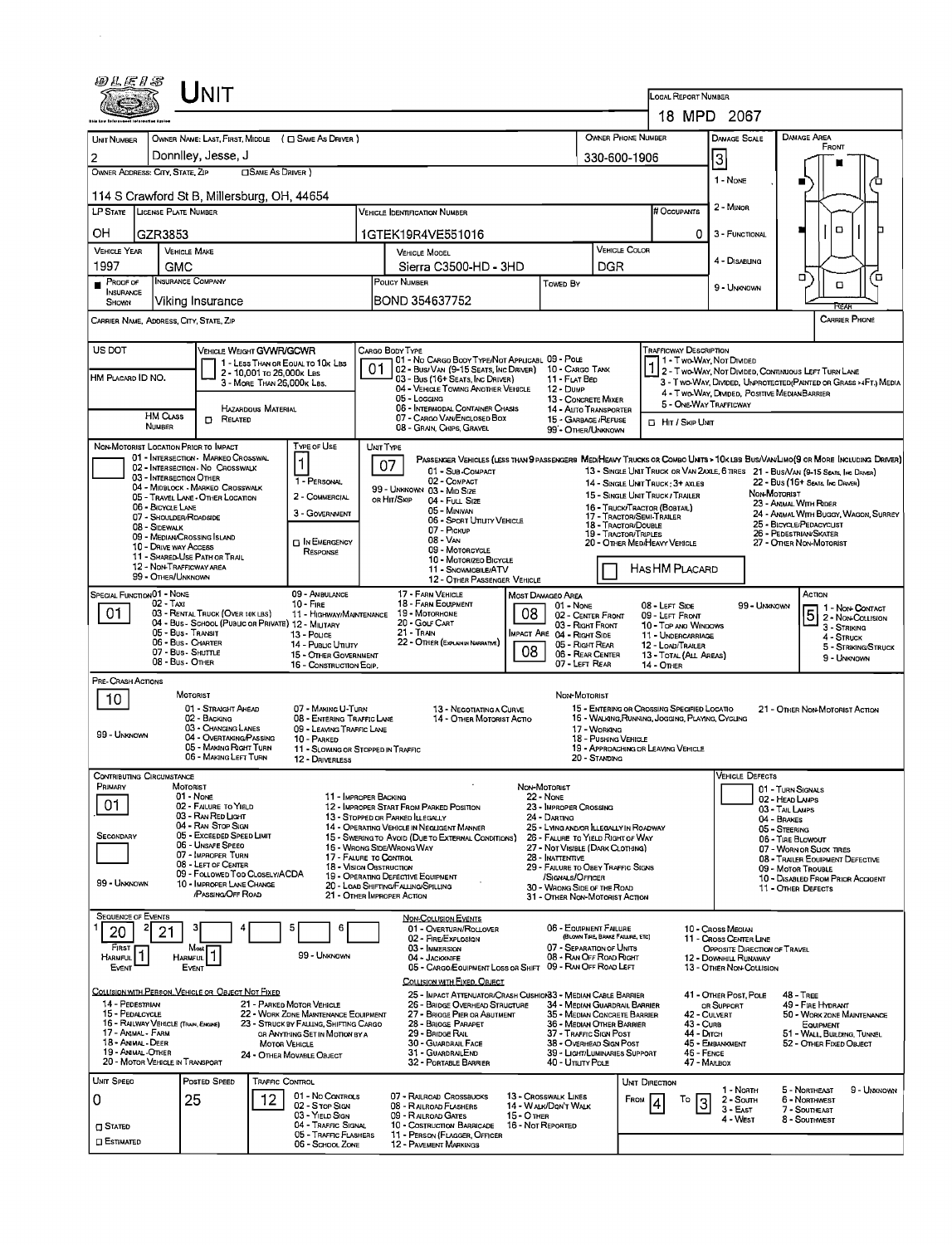| 80 L E 1 S                              |                                                | LINIT                                                                        |                                                         |                                                                          |                                                                                                                                                |                                                                                                          |                                                      |                                                                                                        |                                                              | LOCAL REPORT NUMBER                                                                                                      |                                                                                                |                                                                                                                               |  |  |  |
|-----------------------------------------|------------------------------------------------|------------------------------------------------------------------------------|---------------------------------------------------------|--------------------------------------------------------------------------|------------------------------------------------------------------------------------------------------------------------------------------------|----------------------------------------------------------------------------------------------------------|------------------------------------------------------|--------------------------------------------------------------------------------------------------------|--------------------------------------------------------------|--------------------------------------------------------------------------------------------------------------------------|------------------------------------------------------------------------------------------------|-------------------------------------------------------------------------------------------------------------------------------|--|--|--|
|                                         |                                                |                                                                              |                                                         |                                                                          |                                                                                                                                                |                                                                                                          |                                                      |                                                                                                        |                                                              |                                                                                                                          | 18 MPD 2067                                                                                    |                                                                                                                               |  |  |  |
|                                         |                                                |                                                                              |                                                         |                                                                          |                                                                                                                                                |                                                                                                          |                                                      |                                                                                                        |                                                              |                                                                                                                          |                                                                                                |                                                                                                                               |  |  |  |
| UNT NUMBER                              |                                                |                                                                              |                                                         | OWNER NAME: LAST, FIRST, MIDDLE ( C) SAME AS DRIVER )                    |                                                                                                                                                |                                                                                                          |                                                      |                                                                                                        | OWNER PHONE NUMBER                                           |                                                                                                                          | <b>DAMAGE SCALE</b>                                                                            | DAMAGE AREA<br>From                                                                                                           |  |  |  |
| 3<br>OWNER ADDRESS: CITY, STATE, ZIP    |                                                | Haning, Jamie, S                                                             | <b>CISANE AS DRIVER 1</b>                               |                                                                          |                                                                                                                                                |                                                                                                          |                                                      |                                                                                                        | 330-204-7925                                                 |                                                                                                                          | $\overline{2}$                                                                                 | m                                                                                                                             |  |  |  |
|                                         |                                                |                                                                              |                                                         |                                                                          |                                                                                                                                                |                                                                                                          |                                                      |                                                                                                        |                                                              |                                                                                                                          | 1 - None                                                                                       | o                                                                                                                             |  |  |  |
|                                         |                                                | 114 S Crawford St B, Millersburg, OH, 44654                                  |                                                         |                                                                          |                                                                                                                                                |                                                                                                          |                                                      |                                                                                                        |                                                              |                                                                                                                          | 2 - MINDR                                                                                      |                                                                                                                               |  |  |  |
| <b>LP STATE</b>                         | LICENSE PLATE NUMBER                           |                                                                              |                                                         |                                                                          |                                                                                                                                                | <b>VEHICLE IDENTIFICATION NUMBER</b>                                                                     |                                                      |                                                                                                        |                                                              | # Occupants                                                                                                              |                                                                                                |                                                                                                                               |  |  |  |
| ΟH                                      | <b>HLE8562</b>                                 |                                                                              |                                                         |                                                                          |                                                                                                                                                | 2C3HE66G44H685122                                                                                        |                                                      |                                                                                                        |                                                              |                                                                                                                          | 0<br>3 - FUNCTIONAL                                                                            | O<br>□                                                                                                                        |  |  |  |
| <b>VEHICLE YEAR</b>                     |                                                | <b>VEHICLE MAKE</b>                                                          |                                                         |                                                                          |                                                                                                                                                | VEHICLE MODEL                                                                                            |                                                      |                                                                                                        | VEHICLE COLOR                                                |                                                                                                                          | 4 - DISABLING                                                                                  |                                                                                                                               |  |  |  |
| 2004<br>$P$ ROOF OF                     |                                                | Chrysler<br>INSURANCE COMPANY                                                |                                                         |                                                                          |                                                                                                                                                | 300<br>POLICY NUMBER                                                                                     |                                                      |                                                                                                        | GRY                                                          |                                                                                                                          |                                                                                                |                                                                                                                               |  |  |  |
| <b>NSURANCE</b>                         |                                                |                                                                              |                                                         |                                                                          |                                                                                                                                                |                                                                                                          |                                                      | TOWED BY                                                                                               |                                                              |                                                                                                                          | 9 - UNKNOWN                                                                                    |                                                                                                                               |  |  |  |
| SHOWN                                   | None                                           |                                                                              |                                                         |                                                                          |                                                                                                                                                | <b>INONE</b>                                                                                             |                                                      |                                                                                                        |                                                              |                                                                                                                          |                                                                                                |                                                                                                                               |  |  |  |
|                                         |                                                | CARRIER NAME, ADDRESS, CITY, STATE, ZIP                                      |                                                         |                                                                          |                                                                                                                                                |                                                                                                          |                                                      |                                                                                                        |                                                              |                                                                                                                          |                                                                                                | <b>CARRIER PHONE</b>                                                                                                          |  |  |  |
| US DOT                                  |                                                | VEHICLE WEIGHT GVWR/GCWR                                                     |                                                         |                                                                          |                                                                                                                                                | Cargo Body Type                                                                                          |                                                      |                                                                                                        |                                                              | TRAFFICWAY DESCRIPTION                                                                                                   |                                                                                                |                                                                                                                               |  |  |  |
|                                         |                                                |                                                                              |                                                         | 1 - LESS THAN OR EQUAL TO 10K LBS                                        |                                                                                                                                                | 01 - No CARGO BODY TYPE/NOT APPLICABL 09 - POLE<br>02 - Bus/VAN (9-15 SEATS, INC DRIVER) 10 - CARGO TANK |                                                      |                                                                                                        |                                                              |                                                                                                                          | 1 - Two-Way, Not Divided                                                                       | 1 2- T WO-WAY, NOT DIVIDED, CONTINUOUS LEFT TURN LANE                                                                         |  |  |  |
| HM PLACARD ID NO.                       |                                                |                                                                              | 2 - 10,001 to 26,000k Las<br>3 - MORE THAN 26,000K LBS. |                                                                          |                                                                                                                                                | 03 - Bus (16+ Seats, Inc DRIVER)<br>04 - VEHICLE TOWING ANOTHER VEHICLE                                  |                                                      | 11 - FLAT BED<br>12 - Duup                                                                             |                                                              |                                                                                                                          |                                                                                                | 3 - T WO-WAY, DIMDED, UNPROTECTED (PAINTED OR GRASS > 4FT.) MEDIA                                                             |  |  |  |
|                                         |                                                |                                                                              |                                                         |                                                                          |                                                                                                                                                | 05 - Logging                                                                                             |                                                      | 13 - CONCRETE MIXER                                                                                    |                                                              |                                                                                                                          | 4 - T WO-WAY, DIVIDED, POSITIVE MEDIANBARRIER<br>5 - ONE-WAY TRAFFICWAY                        |                                                                                                                               |  |  |  |
|                                         | <b>HM CLASS</b><br><b>NUMBER</b>               | $\Box$ Related                                                               | <b>HAZARDOUS MATERIAL</b>                               |                                                                          |                                                                                                                                                | 06 - INTERMODAL CONTAINER CHASIS<br>07 - CARGO VAN ENCLOSED BOX                                          |                                                      | 14 - AUTO TRANSPORTER<br>15 - GARBAGE /REFUSE                                                          |                                                              | <b>D</b> Hir / Skip UNIT                                                                                                 |                                                                                                |                                                                                                                               |  |  |  |
|                                         |                                                |                                                                              |                                                         |                                                                          |                                                                                                                                                | 08 - GRAIN, CHIPS, GRAVEL                                                                                |                                                      | 99 - OTHER/UNKNOWN                                                                                     |                                                              |                                                                                                                          |                                                                                                |                                                                                                                               |  |  |  |
|                                         |                                                | NON-MOTORIST LOCATION PRIOR TO IMPACT<br>01 - INTERSECTION - MARKED CROSSWAL |                                                         | TYPE OF USE                                                              |                                                                                                                                                | UNIT TYPE                                                                                                |                                                      |                                                                                                        |                                                              |                                                                                                                          |                                                                                                | PASSENGER VEHICLES (LESS THAN 8 PASSENGERS MEDIHEAVY TRUCKS OR COMBO UNITS > 10K LBS BUS/VAN/LIMO(9 OR MORE INCLUDING DRIVER) |  |  |  |
|                                         | 03 - INTERSECTION OTHER                        | 02 - INTERSECTION - NO CROSSWALK                                             |                                                         | 1                                                                        |                                                                                                                                                | 03<br>01 - SUB-COMPACT                                                                                   |                                                      |                                                                                                        |                                                              |                                                                                                                          |                                                                                                | 13 - SINGLE UNIT TRUCK OR VAN 2AXLE, 6 TIRES 21 - BUS/VAN (9-15 SEATS, INC DANER)                                             |  |  |  |
|                                         |                                                | 04 - Midri ock - Marked Crosswalk                                            |                                                         | 1 - PERSONAL<br>2 - COMMERCIAL                                           |                                                                                                                                                | 02 - COMPACT<br>99 - UNKNOWN 03 - MID SIZE                                                               |                                                      |                                                                                                        |                                                              | 22 - Bus (16+ Seats, Inc Draver)<br>14 - SINGLE UNIT TRUCK: 3+ AXLES<br>NON-MOTORIST<br>15 - SINGLE UNIT TRUCK / TRAILER |                                                                                                |                                                                                                                               |  |  |  |
|                                         | 06 - BICYCLE LANE                              | 05 - TRAVEL LANE - OTHER LOCATION                                            |                                                         | 3 - GOVERNMENT                                                           |                                                                                                                                                | ов Ніт/Sкір<br>04 - FULL SIZE<br>05 - Mingvan                                                            |                                                      |                                                                                                        |                                                              | 16 - Truck/Tractor (BOBTAL)                                                                                              |                                                                                                | 23 - ANIMAL WITH RIDER<br>24 - ANMAL WITH BUGGY, WAGON, SURREY                                                                |  |  |  |
|                                         | 07 - SHOULDER/ROADSIDE<br>08 - Sidewalk        |                                                                              |                                                         |                                                                          |                                                                                                                                                | 06 - SPORT UTIUTY VEHICLE<br>07 - Prokup                                                                 |                                                      | 17 - TRACTOR/SEMI-TRAILER<br>25 - BICYCLE/PEDACYCLIST<br>18 - TRACTOR/DOUBLE<br>26 - PEDESTRIAN SKATER |                                                              |                                                                                                                          |                                                                                                |                                                                                                                               |  |  |  |
|                                         | 10 - DRIVE WAY ACCESS                          | 09 - MEDIAN/CROSSING ISLAND                                                  |                                                         | <b>D</b> IN EMERGENCY                                                    |                                                                                                                                                | $08 - VAN$                                                                                               | 19 - Tractor/Triples<br>20 - OTHER MEDIHEAVY VEHICLE |                                                                                                        | 27 - OTHER NON-MOTORIST                                      |                                                                                                                          |                                                                                                |                                                                                                                               |  |  |  |
|                                         |                                                | 11 - SHARED-USE PATH OR TRAIL                                                |                                                         | <b>RESPONSE</b>                                                          |                                                                                                                                                | 09 - MOTORCYCLE<br>10 - Motorized Bicycle                                                                |                                                      |                                                                                                        |                                                              |                                                                                                                          |                                                                                                |                                                                                                                               |  |  |  |
|                                         | 12 - Non-Trafficway area<br>99 - OTHER/UNKNOWN |                                                                              |                                                         |                                                                          |                                                                                                                                                | 11 - SNOWMOBILE/ATV<br>12 - OTHER PASSENGER VEHICLE                                                      |                                                      |                                                                                                        |                                                              | HASHM PLACARD                                                                                                            |                                                                                                |                                                                                                                               |  |  |  |
| SPECIAL FUNCTION 01 - NONE              |                                                |                                                                              |                                                         | 09 - AMBULANCE                                                           |                                                                                                                                                | 17 - FARM VEHICLE                                                                                        |                                                      | MOST DAMAGED AREA                                                                                      |                                                              |                                                                                                                          |                                                                                                | ACTION                                                                                                                        |  |  |  |
| 01                                      | 02 - TAXI                                      | 03 - RENTAL TRUCK (OVER 10K LBS)                                             |                                                         | $10 - F$ IRE<br>11 - HIGHWAY/MAINTENANCE                                 |                                                                                                                                                | 18 - FARM EQUIPMENT<br>19 - Мотовноме                                                                    | 06                                                   | 01 - None<br>02 - CENTER FRONT                                                                         |                                                              | 08 - LEFT SIDE<br>09 - LEFT FRONT                                                                                        | 99 - UNKNOWN                                                                                   | 1 - Non-Contact<br>2 - Non-Counsion                                                                                           |  |  |  |
|                                         |                                                | 04 - Bus - SCHOOL (PUBLIC OR PRIVATE) 12 - MILITARY<br>05 - Bus - Transit    |                                                         | 13 - Pouce                                                               |                                                                                                                                                | 20 - Golf Cart<br>21 - Train                                                                             |                                                      | 03 - Right Front<br>MPACT ARE 04 - RIGHT SIDE                                                          |                                                              | 10 - Top and Windows<br>11 - UNDERCARRIAGE                                                                               |                                                                                                | 3 - STRIKING                                                                                                                  |  |  |  |
|                                         |                                                | 06 - Bus - CHARTER<br>07 - Bus - Shuttle                                     |                                                         | 14 - Pusuc Unury                                                         |                                                                                                                                                | 22 - OTHER (EXPLAIN IN MARAIRME)                                                                         | 06                                                   | 05 - Right Rear<br>06 - REAR CENTER                                                                    |                                                              | 12 - LOAD/TRAILER                                                                                                        |                                                                                                | 4 - STRUCK<br>5 - STRIKING/STRUCK                                                                                             |  |  |  |
|                                         |                                                | 08 - Bus - Other                                                             |                                                         | 15 - OTHER GOVERNMENT<br>16 - CONSTRUCTION EOIP.                         |                                                                                                                                                |                                                                                                          |                                                      | 07 - LEFT REAR                                                                                         |                                                              | 13 - TOTAL (ALL AREAS)<br>14 - Onen                                                                                      |                                                                                                | 9 - UMKNOWN                                                                                                                   |  |  |  |
| PRE- CRASH ACTIONS                      |                                                |                                                                              |                                                         |                                                                          |                                                                                                                                                |                                                                                                          |                                                      |                                                                                                        |                                                              |                                                                                                                          |                                                                                                |                                                                                                                               |  |  |  |
| 10                                      |                                                | MOTORIST                                                                     |                                                         |                                                                          |                                                                                                                                                |                                                                                                          |                                                      | Non-Motorust                                                                                           |                                                              |                                                                                                                          |                                                                                                | 21 - OTHER NON-MOTORIST ACTION                                                                                                |  |  |  |
|                                         |                                                | 01 - STRAIGHT AHEAD<br>02 - BACKING                                          |                                                         |                                                                          | 07 - MAKING U-TURN<br>13 - NEGOTIATING A CURVE<br>08 - EMTERING TRAFFIC LANE<br>14 - OTHER MOTORIST ACTIO                                      |                                                                                                          |                                                      |                                                                                                        |                                                              |                                                                                                                          | 15 - ENTERING OR CROSSING SPECIFIED LOCATIO<br>16 - WALKING RUNNING, JOGGING, PLAYING, CYCLING |                                                                                                                               |  |  |  |
| 99 - UNKNOWN                            |                                                | 03 - CHANGING LANES<br>04 - OVERTAKING/PASSING                               |                                                         | 09 - LEAVING TRAFFIC LANE<br>$10 - PARKED$                               |                                                                                                                                                |                                                                                                          |                                                      |                                                                                                        | 17 - Working<br>18 - PUSHING VEHICLE                         |                                                                                                                          |                                                                                                |                                                                                                                               |  |  |  |
|                                         |                                                | 05 - MAKING RIGHT TURN<br>06 - MAKING LEFT TURN                              |                                                         | 11 - SLOWING OR STOPPED IN TRAFFIC<br>12 - DRIVERLESS                    |                                                                                                                                                |                                                                                                          |                                                      |                                                                                                        | 20 - Standing                                                | 19 - APPROACHING OR LEAVING VEHICLE                                                                                      |                                                                                                |                                                                                                                               |  |  |  |
| Contributing Circumstance               |                                                |                                                                              |                                                         |                                                                          |                                                                                                                                                |                                                                                                          |                                                      |                                                                                                        |                                                              |                                                                                                                          | Vehicle Defects                                                                                |                                                                                                                               |  |  |  |
| PRIMARY                                 |                                                | MOTORIST                                                                     |                                                         |                                                                          |                                                                                                                                                |                                                                                                          |                                                      | NON-MOTORIET                                                                                           |                                                              |                                                                                                                          |                                                                                                | 01 - TURN SIGNALS                                                                                                             |  |  |  |
| 01.                                     |                                                | 01 - Nove<br>02 - FAILURE TO YIELD                                           |                                                         | 11 - IMPROPER BACKING                                                    |                                                                                                                                                | 12 - IMPROPER START FROM PARKED POSITION                                                                 |                                                      | 22 - NONE<br>23 - IMPROPER CROSSING                                                                    |                                                              |                                                                                                                          |                                                                                                | 02 - HEAD LAMPS<br>03 - TAIL LAMPS                                                                                            |  |  |  |
|                                         |                                                | 03 - RAN REO LIGHT<br>04 - RAN STOP SIGN                                     |                                                         |                                                                          |                                                                                                                                                | 13 - Stopped or Parked LLEGALLY<br>14 - OPERATING VEHICLE IN NEGLIGENT MANNER                            |                                                      | 24 - DARTING                                                                                           | 25 - LYING AND/OR ILLEGALLY IN ROADWAY                       |                                                                                                                          |                                                                                                | 04 - BRAKES<br>05 - STEERING                                                                                                  |  |  |  |
| SECONDARY                               |                                                | 05 - Exceepen Speen Limit<br>06 - UNSAFE SPEED                               |                                                         |                                                                          |                                                                                                                                                | 15 - Swering to Avoid (Due to External Conditions)<br>16 - WRONG SIDE/WRONG WAY                          | 26 - FALURE TO YIELD RIGHT OF WAY                    |                                                                                                        | 06 - TIRE BLOWOUT                                            |                                                                                                                          |                                                                                                |                                                                                                                               |  |  |  |
|                                         |                                                | 07 - IMPROPER TURN<br>08 - LEFT OF CENTER                                    |                                                         |                                                                          | 27 - NOT VISIBLE (DARK CLOTHING)<br>17 - FALURE TO CONTROL<br>28 - INATTENTIVE<br>18 - Vision Ossmuction<br>29 - FAILURE TO OBEY TRAFFIC SIGNS |                                                                                                          |                                                      |                                                                                                        |                                                              |                                                                                                                          |                                                                                                | 07 - WORN OR SLICK TIRES<br>08 - TRAILER EQUIPMENT DEFECTIVE                                                                  |  |  |  |
|                                         |                                                | 09 - Followed Too Closelv/ACDA                                               |                                                         |                                                                          |                                                                                                                                                | 19 - OPERATING DEFECTIVE EQUIPMENT                                                                       |                                                      | /SIGNALS/OFFICER                                                                                       |                                                              |                                                                                                                          |                                                                                                | 09 - MOTOR TROUBLE<br>10 - DISABLED FROM PRIOR ACCIDENT                                                                       |  |  |  |
| 99 - UNKNOWN                            |                                                | 10 - IMPROPER LANE CHANGE<br>/PASSING/OFF ROAD                               |                                                         |                                                                          |                                                                                                                                                | 20 - LOAD SHIFTING/FALLING/SPILLING<br>21 - OTHER IMPROPER ACTION                                        |                                                      | 30 - WRONG SIDE OF THE ROAD                                                                            | 31 - OTHER NON-MOTORIST ACTION                               |                                                                                                                          |                                                                                                | 11 - OTHER DEFECTS                                                                                                            |  |  |  |
| SEQUENCE OF EVENTS                      |                                                |                                                                              |                                                         |                                                                          |                                                                                                                                                |                                                                                                          |                                                      |                                                                                                        |                                                              |                                                                                                                          |                                                                                                |                                                                                                                               |  |  |  |
| 20                                      | 21                                             |                                                                              |                                                         | 6<br>5                                                                   |                                                                                                                                                | NON-COLLISION EVENTS<br>01 - OVERTURN/ROLLOVER                                                           |                                                      | 06 - EQUIPMENT FAILURE                                                                                 |                                                              |                                                                                                                          | 10 - Cross Median                                                                              |                                                                                                                               |  |  |  |
| FIRST                                   |                                                | Most F                                                                       |                                                         |                                                                          |                                                                                                                                                | 02 - FIRE/EXPLOSION<br>03 - IMMERSION                                                                    |                                                      | 07 - SEPARATION OF UNITS                                                                               | (BLOWN TIRE, BRAKE FAILINE, ETC)                             |                                                                                                                          | 11 - Cross Center Line<br>OPPOSITE DIRECTION OF TRAVEL                                         |                                                                                                                               |  |  |  |
| Harmful  <br>Event                      |                                                | HARMFUL <sup>1</sup> 1<br>EVENT                                              |                                                         | 99 - Unixnown                                                            |                                                                                                                                                | $04 -$ Jackknife<br>05 - CARGO/EQUIPMENT LOSS OR SHIFT 09 - RAN OFF ROAD LEFT                            |                                                      | 08 - RAN OFF ROAD RIGHT                                                                                |                                                              |                                                                                                                          | 12 - DOWNHILL RUNAWAY<br>13 - OTHER NON-COLLISION                                              |                                                                                                                               |  |  |  |
|                                         |                                                |                                                                              |                                                         |                                                                          |                                                                                                                                                | COLLISION WITH FIXED, OBJECT                                                                             |                                                      |                                                                                                        |                                                              |                                                                                                                          |                                                                                                |                                                                                                                               |  |  |  |
| 14 - PEDESTRIAN                         |                                                | COLLISION WITH PERSON, VEHICLE OR OBJECT NOT FIXED                           |                                                         | 21 - PARKEO MOTOR VEHICLE                                                |                                                                                                                                                | 25 - IMPACT ATTENUATOR/CRASH CUSHION33 - MEDIAN CABLE BARRIER<br>26 - BRIDGE OVERHEAD STRUCTURE          |                                                      |                                                                                                        |                                                              |                                                                                                                          | 41 - OTHER POST, POLE                                                                          | 48 - TREE                                                                                                                     |  |  |  |
| 15 - PEDALCYCLE                         |                                                |                                                                              |                                                         | 22 - WORK ZONE MAINTENANCE EQUIPMENT                                     |                                                                                                                                                | 27 - BRIDGE PIER OR ABUTMENT                                                                             |                                                      |                                                                                                        | 34 - Median Guardral Barrier<br>35 - MEDIAN CONCRETE BARRIER |                                                                                                                          | OR SUPPORT<br>42 - CULVERT                                                                     | 49 - FIRE HYDRANT<br>50 - WORK ZONE MAINTENANCE                                                                               |  |  |  |
| 17 - Annal - Farm                       | 16 - RAILWAY VEHICLE (TRAIN, ENGINE)           |                                                                              |                                                         | 23 - STRUCK BY FALLING, SHIFTING CARGO<br>OR ANYTHING SET IN MOTION BY A |                                                                                                                                                | 28 - Bridge Parapet<br>29 - BRIDGE RAIL                                                                  |                                                      | 37 - TRAFFIC SIGN POST                                                                                 | 36 - MEDIAN OTHER BARRIER                                    |                                                                                                                          | 43 - Cuna<br>44 - Олсн                                                                         | EQUIPMENT<br>51 - WALL BUILDING, TUNNEL                                                                                       |  |  |  |
| 18 - Animal - Deer<br>19 - ANIMAL-OTHER |                                                |                                                                              | MOTOR VEHICLE                                           | 24 - OTHER MOVABLE OBJECT                                                |                                                                                                                                                | 30 - GUARDRAIL FACE<br>31 - GUARDRAILEND                                                                 |                                                      |                                                                                                        | 38 - OVERHEAD SIGN POST<br>39 - LIGHT/LUMINARIES SUPPORT     |                                                                                                                          | 45 - EMBANKMENT<br>46 - FENCE                                                                  | 52 - OTHER FIXED OBJECT                                                                                                       |  |  |  |
|                                         | 20 - MOTOR VEHICLE IN TRANSPORT                |                                                                              |                                                         |                                                                          |                                                                                                                                                | 32 - PORTABLE BARRIER                                                                                    |                                                      | 40 - Unury PoLE                                                                                        |                                                              |                                                                                                                          | 47 - MAILBOX                                                                                   |                                                                                                                               |  |  |  |
| UNIT SPEED                              |                                                | Posted Speed                                                                 | Traffic Control                                         |                                                                          |                                                                                                                                                |                                                                                                          |                                                      |                                                                                                        |                                                              | <b>UNIT DIRECTION</b>                                                                                                    |                                                                                                |                                                                                                                               |  |  |  |
|                                         |                                                | 25                                                                           | 12                                                      | 01 - No Controls<br>02 - S Top Sign                                      |                                                                                                                                                | 07 - RAILROAD CROSSBUCKS                                                                                 |                                                      | 13 - Crosswalk Lines                                                                                   | FROM                                                         | Τо                                                                                                                       | 1 - Noath<br>$\overline{3}$<br>2 - South                                                       | 5 - Northeast<br>9 - UNKNOWN<br>6 - Northwest                                                                                 |  |  |  |
| 0                                       |                                                |                                                                              |                                                         |                                                                          |                                                                                                                                                |                                                                                                          |                                                      |                                                                                                        |                                                              |                                                                                                                          |                                                                                                |                                                                                                                               |  |  |  |
|                                         |                                                |                                                                              |                                                         | 03 - YIELD SIGN                                                          |                                                                                                                                                | 08 - RALROAD FLASHERS<br>09 - RALROAD GATES                                                              | $15 - 0$ THER                                        | 14 - WALK/DON'T WALK                                                                                   |                                                              |                                                                                                                          | $3 - E$ AST<br>4 - West                                                                        | 7 - SOUTHEAST<br>8 - SoutHWEST                                                                                                |  |  |  |
| <b>STATED</b><br><b>C ESTIMATED</b>     |                                                |                                                                              |                                                         | 04 - TRAFFIC SIGNAL<br>05 - TRAFFIC FLASHERS<br>06 - School Zone         |                                                                                                                                                | 10 - Costruction Barricade<br>11 - PERSON (FLAGGER, OFFICER<br>12 - PAVEMENT MARKINGS                    | 16 - Not Reported                                    |                                                                                                        |                                                              |                                                                                                                          |                                                                                                |                                                                                                                               |  |  |  |

 $\mathcal{L}(\mathcal{L}^{\mathcal{L}})$  and  $\mathcal{L}(\mathcal{L}^{\mathcal{L}})$  and  $\mathcal{L}(\mathcal{L}^{\mathcal{L}})$